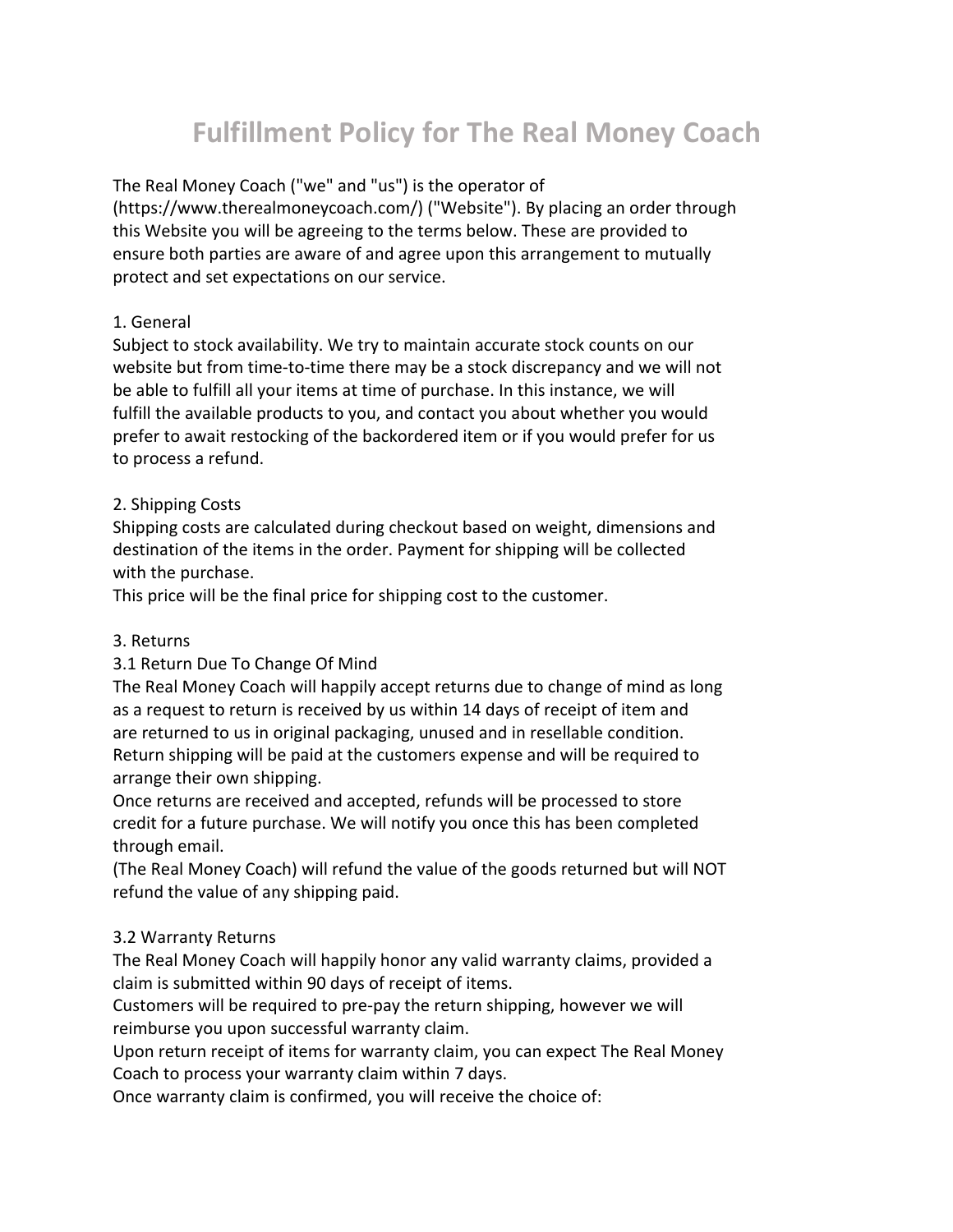- (a) refund to your payment method
- (b) a refund in store credit
- (c) a replacement item sent to you (if stock is available)

#### 4. Delivery Terms

4.1 Transit Time Domestically

In general, domestic shipments are in transit for 2 - 7 days

#### 4.2 Transit time Internationally

Generally, orders shipped internationally are in transit for 4 - 22 days. This varies greatly depending on the courier you have selected. We are able to offer a more specific estimate when you are choosing your courier at checkout.

#### 4.3 Dispatch Time

Orders are usually dispatched within 2 business days of payment of order Our warehouse operates on Monday - Friday during standard business hours, except on national holidays at which time the warehouse will be closed. In these instances, we take steps to ensure shipment delays will be kept to a minimum.

#### 4.4 Change Of Delivery Address

For change of delivery address requests, we are able to change the address at any time before the order has been dispatched.

#### 4.5 P.O. Box Shipping

The Real Money Coach will ship to P.O. box addresses using postal services only. We are unable to offer couriers services to these locations.

#### 4.6 Military Address Shipping

We are able to ship to military addresses using USPS. We are unable to offer this service using courier services.

#### 4.7 Items Out Of Stock

If an item is out of stock, we will wait for the item to be available before dispatching your order. Existing items in the order will be reserved while we await this item.

#### 4.8 Delivery Time Exceeded

If delivery time has exceeded the forecasted time, please contact us so that we can conduct an investigation.

#### 5. Tracking Notifications

Upon dispatch, customers will receive a tracking link from which they will be able to follow the progress of their shipment based on the latest updates made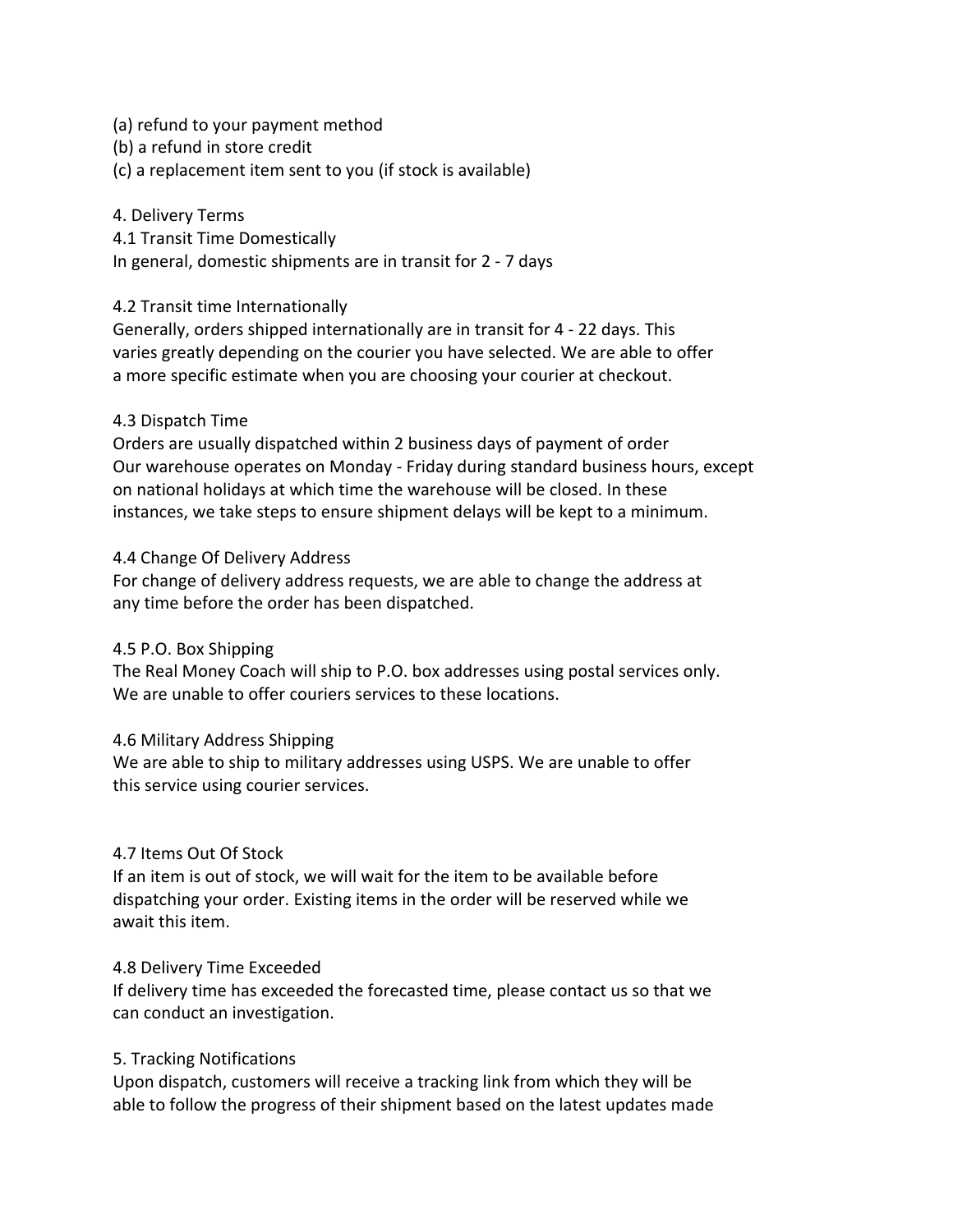available by the shipping provider.

### 6. Parcels Damaged In Transit

If you find a parcel is damaged in-transit, if possible, please reject the parcel from the courier and get in touch with our customer service. If the parcel has been delivered without you being present, please contact customer service with next steps.

#### 7. Duties & Taxes

#### 7.1 Sales Tax

Sales tax has already been applied to the price of the goods as displayed on the website

#### 7.2 Import Duties & Taxes

Import duties and taxes for international shipments may be liable to be paid upon arrival in destination country. This varies by country, and The Real Money Coach encourage you to be aware of these potential costs before placing an order with us.

If you refuse to to pay duties and taxes upon arrival at your destination country, the goods will be returned to The Real Money Coach at the customers expense, and the customer will receive a refund for the value of goods paid, minus the cost of the return shipping. The cost of the initial shipping will not be refunded.

# 8. Cancellations

If you change your mind before you have received your order, we are able to accept cancellations at any time before the order has been dispatched. If an order

has already been dispatched, please refer to our refund policy.

9. Insurance

Parcels are insured for loss and damage up to the value as stated by the courier.

#### 9.1 Process for parcel damaged in-transit

We will process a refund or replacement as soon as the courier has completed their investigation into the claim.

#### 9.2 Process for parcel lost in-transit

We will process a refund or replacement as soon as the courier has conducted an investigation and deemed the parcel lost.

#### 10. Customer service

For all customer service enquiries, please email us at